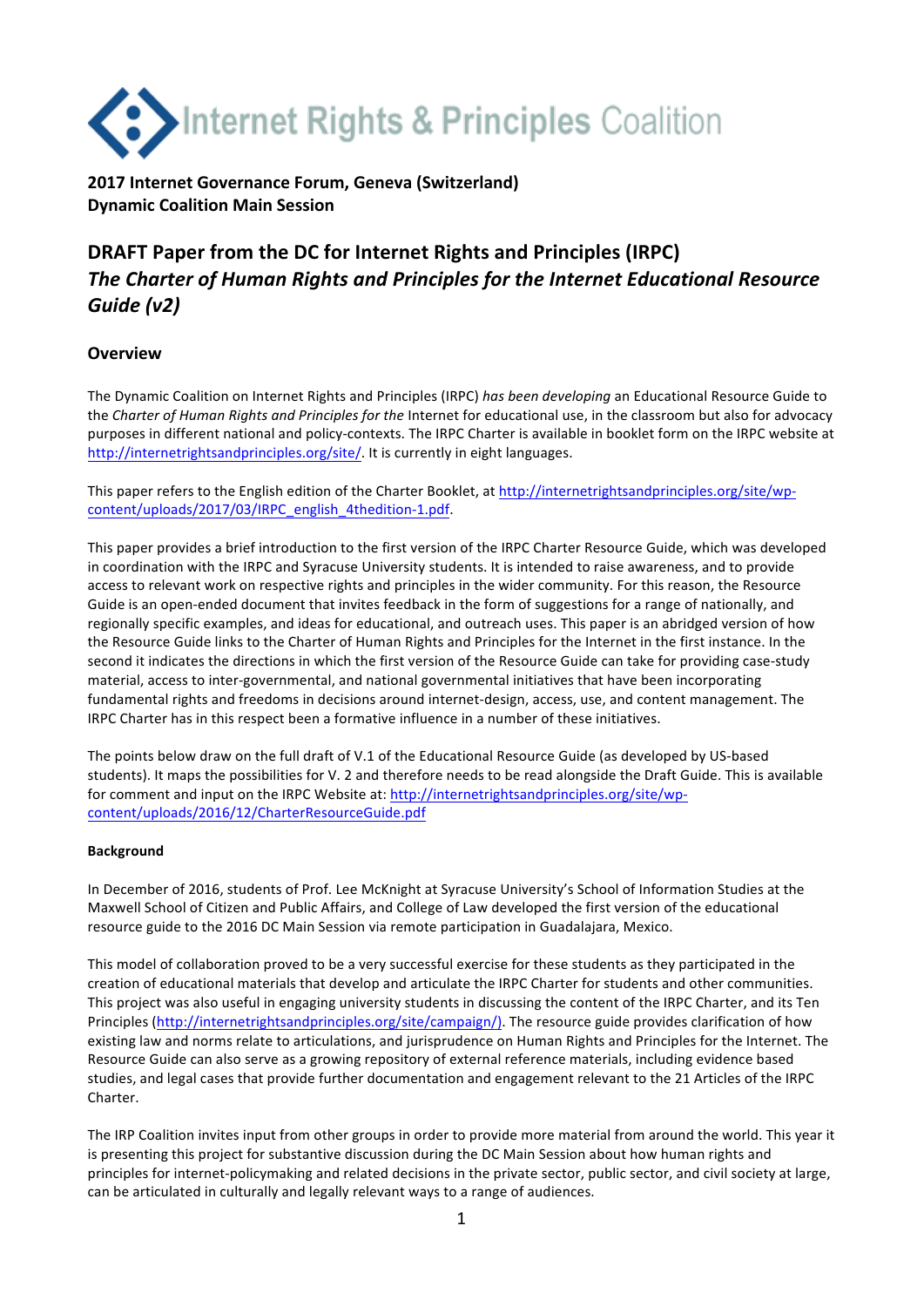We aim to gather feedback and ideas to further develop the resource guide for use in a range of educational and awareness-raising contexts. Since the IRPC Charter, and its Ten Principles, was launched in 2010/2011 there has been a number of national and regional initiatives to develop these 21 Clauses, as well as the Ten Principles, in more specific terms.

#### **Where to Start - Developing the Study Guide for Multiple Scenarios**

The following section is an overview of 20 Articles in the full charter, with related principles as they are broken down in the Educational Resource Guide at http://internetrightsandprinciples.org/site/wpcontent/uploads/2016/12/CharterResourceGuide.pdf. 

The Universal Declaration of Human Rights (UDHR), negotiated and affirmed by governments of the United Nations, stand as a firm commitment to uphold and protect fundamental human rights, the dignity and worth of each person and the equal rights of men and women. Information and Communication Technologies (ICTs) present tremendous opportunities to enable individuals, communities and peoples to achieve their full potential in promoting their sustainable development and improving their quality of life.

As a study guide-form, the resources noted below are intended to contextualize each of the Charter's articles by providing illustrative and often crosscutting examples, case studies, and pressing dilemmas that suggest how ICTs and digital media both support *and* undermine these rights. These can be deployed in various ways for education, discussion, awareness raising and knowledge-exchange, and as sources of inspiration. The section below is an initial map of the core content in each of the Charter's Articles with suggested examples for educational and outreach use. Each article is based in existing, and emerging international law and norms that connect policy-making on internet design, access, use, and content management.

#### **Right to Access the Internet**

Internet accessibility is dependent upon quality of service, freedom of choice of system and software use, ensuring digital inclusion, and net neutrality/equality.

A number of Internet shutdowns took place and which are mostly allegedly motivated by political reasons (Uganda, Kenya, Togo, Cameroon, Catalonia). Another trend is shutting down the Internet during school exams (Algeria, Iraq) e.g. #keepiton campaign documents all these incidents.

#### **Right to Non-discrimination in Internet Access, Use & Governance**

Apart from the technical components of Internet accessibility, there must be consideration of equality of access, marginalized groups and gender equality.

- Case Study: "United States: Administration Wrong to Target Immigrants, Social Media" (Freedom House, 27 Sept, 2017). The US Department of Homeland Security published a new rule to include in people's immigration file: "social media handles, aliases, associated identifiable information, and search results" as part of people's immigration file." The new requirement takes effect Oct. 18.https://www.federalregister.gov/documents/2017/09/18/2017-19365/privacy-act-of-1974-system-ofrecords
- GenderIT.org work on gender/Feminist Principles for the internet https://www.genderit.org/resources/going-visible-women-s-rights-internet
- The *Click Rights* project of the Hivos IGMENA project (https://www.igmena.org/click-rights).

## **Right to Liberty & Security on the Internet**

As the growth of Internet technologies continue throughout all corners of the world, inclusivity must also mean access to protection against all forms of crime and resources that will prevent the spread of viruses, malware or phishing.

External Resource: OECD Recommendation on Digital Security Risk Management for Economic and Social Prosperity http://www.oecd.org/publications/digital-security-risk-management-for-economic-and-socialprosperity-9789264245471-en.htm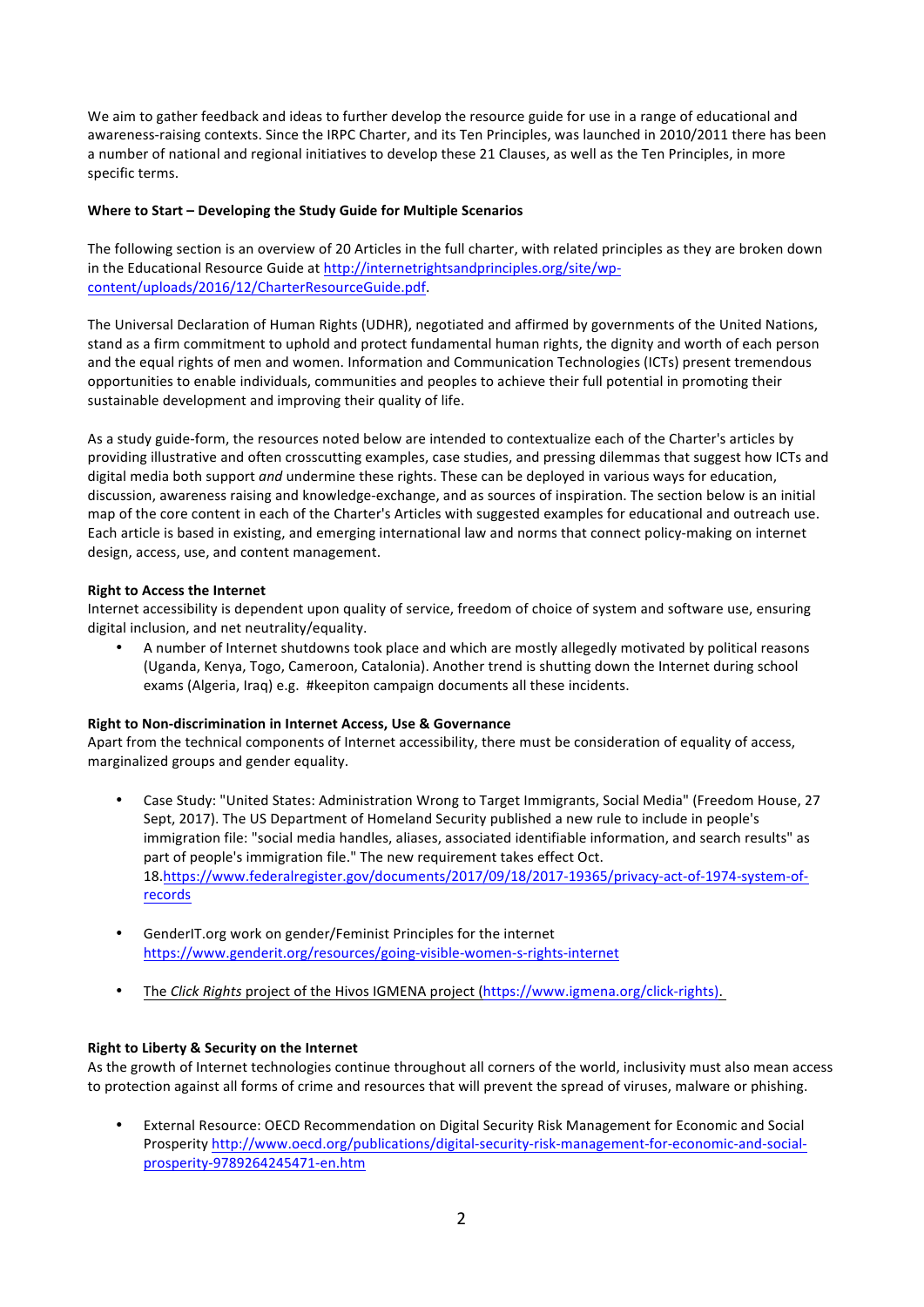- Notable Cases: US v. Lori Drew, 2009 U.S. Dist. L.E.X.I.S. 85780 (2009) and US v. Morris, 928 F.2d 504 (2d Cir. 1991).
- Case Study: "Your Tweet Can Be Used Against You" (Privacy International, 30 Aug, 2017).
- Case Study: "Reckless Exploit: Mexican Journalists, Lawyers, and a Child Targeted with NSO Spyware" https://citizenlab.ca/2017/06/reckless-exploit-mexico-nso/
- Case Study: "This report describes 'Phish For The Future,' an advanced persistent spearphishing campaign targeting digital civil liberties activists." https://www.eff.org/deeplinks/2017/09/phish-future

#### **Right to Development Through the Internet**

If the growth of Internet technologies is to be made inclusive and sustainable, ample opportunities must be made to utilize these tools for poverty reduction and human development. Additionally, there must be consideration of the disposal of e-waste in an environmentally safe manner.

External Resource: The Internet and Poverty: Opening the Black Box https://dirsi.net/web/files/files/Opening\_the\_Black\_Box.pdf

The following links include some case studies on sustainability, which links to the SDG's UN agenda.

1. http://interactions.acm.org/archive/view/may-june-2017/sustainability-and-participation-in-the-digital-commons.

2. https://www.article19.org/data/files/medialibrary/38832/Open-Development--Access-to-Information-and-the-SDGs-2017.pdf.

3. The world of the Digital Empowerment Foundation (DEF) in India - http://defindia.org/

#### **Freedom of Expression & Information on the Internet**

Inclusivity requires that all users (citizens, media) have the ability to use the Internet to participate in fair and safe political processes that are free from censorship and hate speech.

- Notable Cases: Elonis v. US, 135 S. Ct. 2001, 575 U.S., 192 L. Ed. 2d 1 (2015) and *Delfi AS v. Estonia* (2015) ECtHR 64669/09
- Case Study: "Facebook Enabled Advertisers to Reach 'Jew Haters'" https://www.propublica.org/article/facebook-enabled-advertisers-to-reach-jew-haters

#### Freedom of Religion & Belief on the Internet

An inclusive and sustainable future of the Internet will provide a platform for all religions or belief systems.

- International Religious Freedom Report https://2009-2017.state.gov/j/drl/rls/irf/religiousfreedom/index.htm#wrapper
- Online Religion as Lived Religion http://archiv.ub.uni-heidelberg.de/volltextserver/5823/

#### **Freedom of Online Assembly & Association**

An inclusive Internet in future will be one that empowers and encourages users to safely assemble and associate with one another.

Turkey Blocks Facebook, Twitter and Youtube Amid Military Coup http://fortune.com/2016/07/15/turkeyfacebook-twitter-youtube-military-coup/

#### **Right to Privacy on the Internet**

Sustainable growth in Internet technologies must be founded on laws and policies that ensure privacy and develop trust in online services.

- Report of the Special Rapporteur to the Human Rights Council on the use of *encryption and anonymity* to exercise the rights to freedom of opinion and expression in the digital age.
- Necessary and Proportionate Principles Campaign: https://necessaryandproportionate.org/

#### **Right to Digital Data Protection**

Digital data protection resources must be made available to all Internet users, regardless of where or how they access online services.

Notable Cases: Maximillian Schrems v. Data Protection Commissioner and Spokeo, Inc. v. Robins, 136 S. Ct. 1540, 578 U.S., 194 L. Ed. 2d 635 (2016).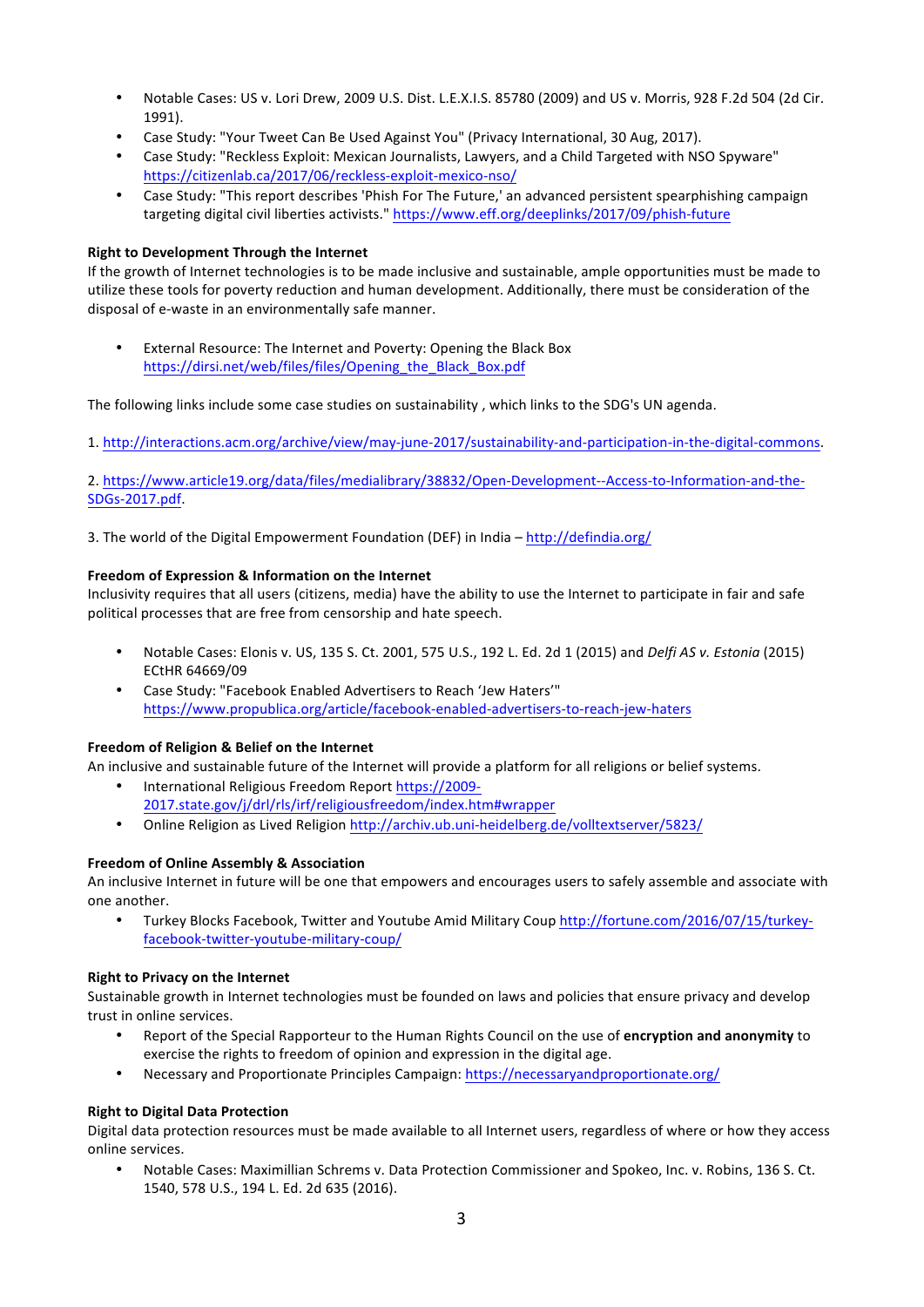• Case Study: "Will the Equifax Data Breach Finally Spur the Courts (and Lawmakers) to Recognize Data Harms?" https://www.eff.org/deeplinks/2017/09/will-equifax-data-breach-finally-spur-courts-andlawmakers-recognize-data-harms

## **Right to Education On & About the Internet**

Digital literacy must be prioritized in order to ensure that all Internet users are learning vital 21st century skills and understand the impact of the technologies that are so critical to modern life.

- Implementing the Right to Education- UNESCO http://unesdoc.unesco.org/images/0024/002451/245196e.pdf
- Protecting the Right to Education for Refugees UNESCO http://unesdoc.unesco.org/images/0025/002510/251076E.pdf

## **Right to Culture & Access to Knowledge on the Internet**

The digital space must be a place that is representative of the diverse cultures that use it and access to knowledge must be made possible for all (e.g. languages, disabilities, etc.).

• Discuss: does the Clamp down on the TLD of. CAT by the Spanish authorities prohibits the right to culture. http://www.internetgovernance.org/2017/09/20/puntcat-under-fire-internet-vs-political-identities/

## **Rights of Children & the Internet**

Children must be protected on the Internet, through enforcement of laws on exploitation and child abuse imagery, as well as consideration of their interests and views.

Children's Rights in a Digital Age -UNICEF https://www.unicef.org/publications/files/Childrens\_Rights\_in\_the\_Digital\_Age\_A\_Download\_from \_Children\_Around\_the\_World\_FINAL.pdf

## **Rights of People with Disabilities & the Internet**

A physical or mental disability should not prevent any individual from accessing the Internet in its entirety.

- Internet Accessibility Internet Access for Persons with Disabilities: Moving Forwards Internet Society https://www.internetsociety.org/resources/doc/2012/internet-accessibility-internet-use-by-persons-withdisabilities-moving-forward/
- The Internet of Things: New Promises for Persons With Disabilities www.G3ICT.org

## **Right to Work & the Internet**

The digital economy must be one that is founded upon workers' rights and accessibility by those of any socioeconomic status.

- The sharing economy creates a Dickensian world for workers it masks a dark problem in the labour market http://www.independent.co.uk/voices/sharing-economy-gig-economy-uber-airbnb-workers-rightsa7575856.html. See also
	- $\circ$  Digital Labor: The Internet as Playground and Factory (Scholz, T., 2012).
	- $\circ$  The Participatory Condition in the Digital Age (2016). http://www.jstor.org/stable/10.5749/j.ctt1ggjkfg
	- $\circ$  Uberworked and Underpaid: How Workers Are Disrupting the Digital Economy (Scholz, T. 2016).
	- $\circ$  Debating the Sharing Economy by Juliet Schor http://www.msaudcolumbia.org/summer/wpcontent/uploads/2016/05/Schor\_Debating\_the\_Sharing\_Economy.pdf

## **Right to Online Participation in Public Affairs**

Governments around the world must utilize Internet technologies to maximize the value of services for their citizens. • eParticipation https://ec.europa.eu/digital-single-market/en/eparticipation

• UN E-Government Survey 2016 https://publicadministration.un.org/egovkb/en-us/reports/un-e-governmentsurvey-2016

## **Rights to Consumer Protection on the Internet**

Digital goods and services must be held to the same consumer protection standards as those in the physical world.

United Nations Guidelines for Consumer Protection (2016) http://unctad.org/en/PublicationsLibrary/ditccplpmisc2016d1\_en.pdf